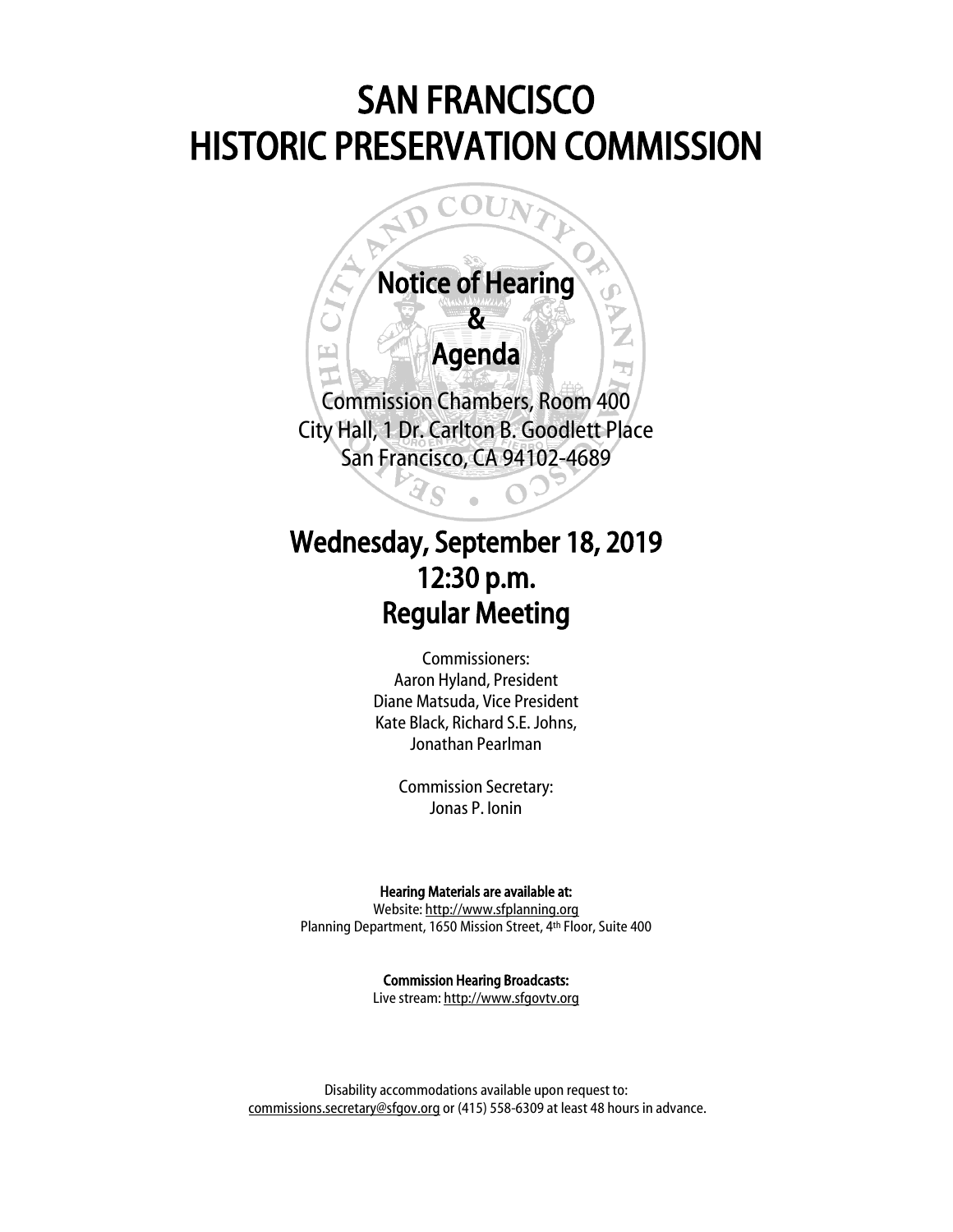### Know Your Rights Under the Sunshine Ordinance

Government's duty is to serve the public, reaching its decisions in full view of the public. Commissions, boards, councils and other agencies of the City and County exist to conduct the people's business. This ordinance assures that deliberations are conducted before the people and that City operations are open to the people's review.

For more information on your rights under the Sunshine Ordinance (Chapter 67 of the San Francisco Administrative Code) or to report a violation of the ordinance, contact the Sunshine Ordinance Task Force at City Hall, 1 Dr. Carlton B. Goodlett Place, Room 409; phone (415) 554-7724; fax (415) 554-7854; or e-mail at [sotf@sfgov.org.](mailto:sotf@sfgov.org) Copies of the Sunshine Ordinance can be obtained from the Clerk of the Sunshine Task Force, the San Francisco Library and on the City's website at [www.sfbos.org/sunshine.](http://www.sfbos.org/sunshine)

## Privacy Policy

Personal information that is provided in communications to the Planning Department is subject to disclosure under the California Public Records Act and the San Francisco Sunshine Ordinance. Personal information provided will not be redacted.

Members of the public are not required to provide personal identifying information when they communicate with the Planning Department and its commissions. All written or oral communications that members of the public submit to the Department regarding projects or hearings will be made available to all members of the public for inspection and copying. The Department does not redact any information from these submissions. This means that personal information including names, phone numbers, addresses and similar information that a member of the public elects to submit to the Department and its commissions may appear on the Department's website or in other public documents that members of the public may inspect or copy.

### San Francisco Lobbyist Ordinance

Individuals and entities that influence or attempt to influence local legislative or administrative action may be required by the San Francisco Lobbyist Ordinance [SF Campaign and Governmental Conduct Code Section 21.00-2.160] to register and report lobbying activity. For more information about the Lobbyist Ordinance, please contact the San Francisco Ethics Commission at 25 Van Ness Avenue, Suite 220, San Francisco, CA 94102; phone (415) 252-3100; fax (415) 252-3112; and online [http://www.sfgov.org/ethics.](http://www.sfgov.org/ethics)

### Accessible Meeting Information

Commission hearings are held in Room 400 at City Hall, 1 Dr. Carlton B. Goodlett Place in San Francisco. City Hall is open to the public Monday through Friday from 8:00 a.m. to 8:00 p.m. and is accessible to persons using wheelchairs and other assistive mobility devices. Ramps are available at the Grove, Van Ness and McAllister entrances. A wheelchair lift is available at the Polk Street entrance.

Transit: The nearest accessible BART station is Civic Center. Accessible MUNI Metro lines are the F, J, K, L, M, N, T (exit at Civic Center or Van Ness stations). MUNI bus routes also serving the area are the 5, 6, 9, 19, 21, 47, 49, 71, and 71L. For more information regarding MUNI accessible services, call (415) 701-4485 or call 311.

Parking: Accessible parking is available at the Civic Center Underground Parking Garage (McAllister and Polk), and at the Performing Arts Parking Garage (Grove and Franklin). Accessible curbside parking spaces are located all around City Hall.

Disability Accommodations: To request assistive listening devices, sign language interpreters, readers, large print agendas or other accommodations, please contact the Commission Secretary at (415) 558-6309, o[r commissions.secretary@fgov.org](mailto:commissions.secretary@fgov.org) at least 48 hours in advance of the hearing.

Language Assistance: To request an interpreter for a specific item during the hearing, please contact the Commission Secretary at (415) 558-6309, or [commissions.secretary@fgov.org](mailto:commissions.secretary@fgov.org) at least 48 hours in advance of the hearing.

Allergies: In order to assist the City in accommodating persons with severe allergies, environmental illness, multiple chemical sensitivity or related disabilities, please refrain from wearing scented products (e.g. perfume and scented lotions) to Commission hearings.

SPANISH: Agenda para la Comisión de Preservación de Edificios y Lugares Históricos (Historic Preservation Commission). Si desea asistir a la audiencia, y quisiera obtener información en Español o solicitar un aparato para asistencia auditiva, llame al 415-558-6309. Por favor llame por lo menos 48 horas de anticipación a la audiencia.

CHINESE: 歷史保護委員會議程。聽證會上如需要語言協助或要求輔助設備,請致電415-558-6309。請在聽證會舉行之前的至少 48個小時提出要求。

TAGALOG: Adyenda ng Komisyon para sa Pangangalaga ng Kasaysayan (Historic Preservation Commission Agenda). Para sa tulong sa lengguwahe o para humiling ng Pantulong na Kagamitan para sa Pagdinig (headset), mangyari lamang na tumawag sa 415-558-6309. Mangyaring tumawag nang maaga (kung maaari ay 48 oras) bago sa araw ng Pagdinig.

RUSSIAN: Повестка дня Комиссии по защите памятников истории. За помощью переводчика или за вспомогательным слуховым устройством на время слушаний обращайтесь по номеру 415-558-6309. Запросы должны делаться минимум за 48 часов до начала слушания.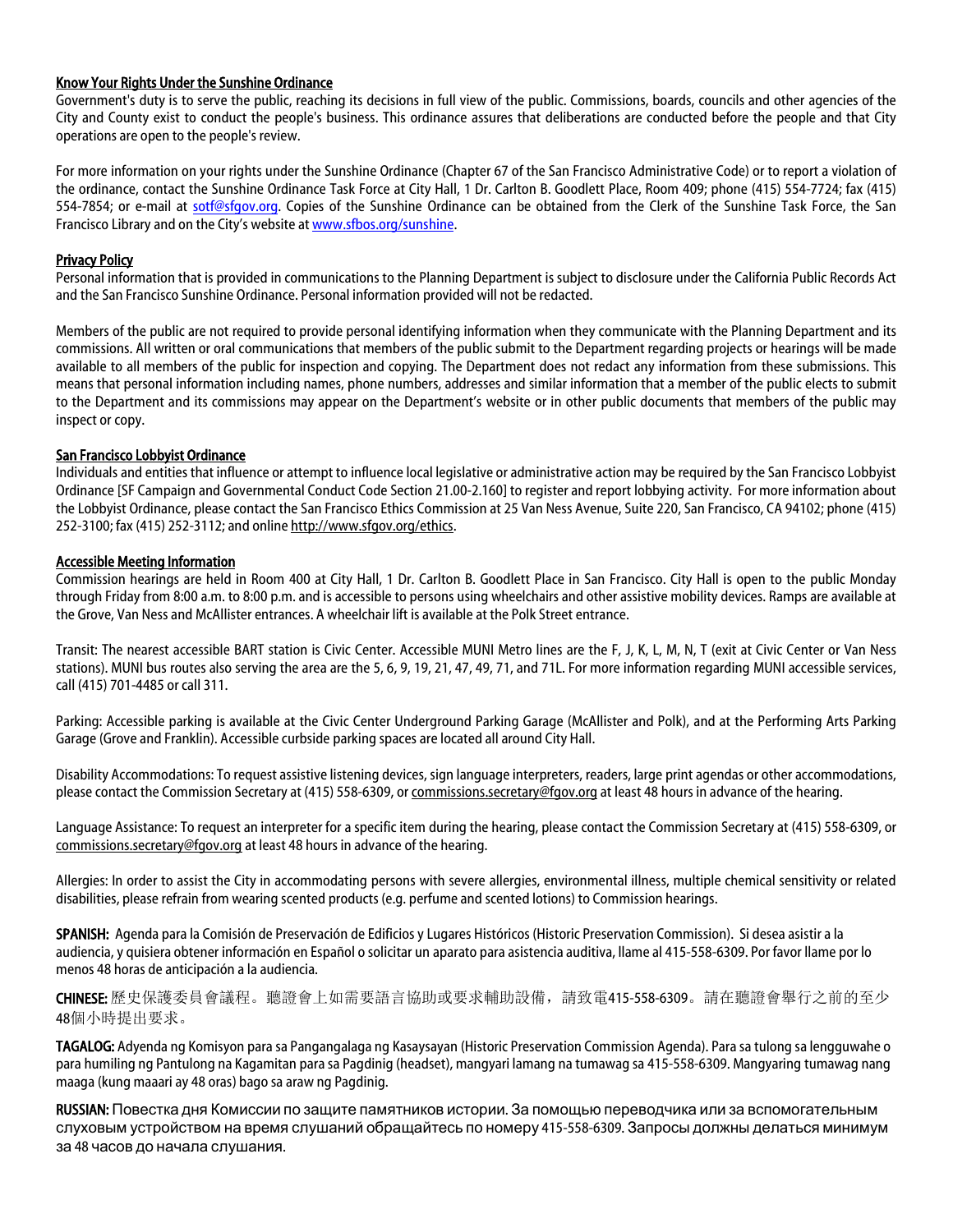## ROLL CALL:

| President:      | Aaron Hyland                                      |
|-----------------|---------------------------------------------------|
| Vice President: | Diane Matsuda                                     |
| Commissioners:  | Kate Black, Richard S.E. Johns, Jonathan Pearlman |

# A. GENERAL PUBLIC COMMENT

At this time, members of the public may address the Commission on items of interest to the public that are within the subject matter jurisdiction of the Commission except agenda items. With respect to agenda items, your opportunity to address the Commission will be afforded when the item is reached in the meeting. Each member of the public may address the Commission for up to three minutes.

The Brown Act forbids a commission from taking action or discussing any item not appearing on the posted agenda, including those items raised at public comment. In response to public comment, the commission is limited to:

- (1) responding to statements made or questions posed by members of the public; or
- (2) requesting staff to report back on a matter at a subsequent meeting; or
- (3) directing staff to place the item on a future agenda. (Government Code Section 54954.2(a))

# B. DEPARTMENT MATTERS

- 1. Director's Announcements
- 2. Review of Past Events at the Planning Commission, Staff Report and Announcements

## C. COMMISSION MATTERS

- 3. President's Report and Announcements
- 4. Consideration of Adoption:
	- [Draft Minutes for HPC August 21, 2019](https://commissions.sfplanning.org/hpcpackets/20190821_hpc_min.pdf)

Adoption of Commission Minutes – Charter Section 4.104 requires all commissioners to vote yes or no on all matters unless that commissioner is excused by a vote of the Commission. Commissioners may not be automatically excluded from a vote on the minutes because they did not attend the meeting.

- 5. Commission Comments & Questions
	- Disclosures.
	- Inquiries/Announcements. Without discussion, at this time Commissioners may make announcements or inquiries of staff regarding various matters of interest to the Commissioner(s).
	- Future Meetings/Agendas. At this time, the Commission may discuss and take action to set the date of a Special Meeting and/or determine those items that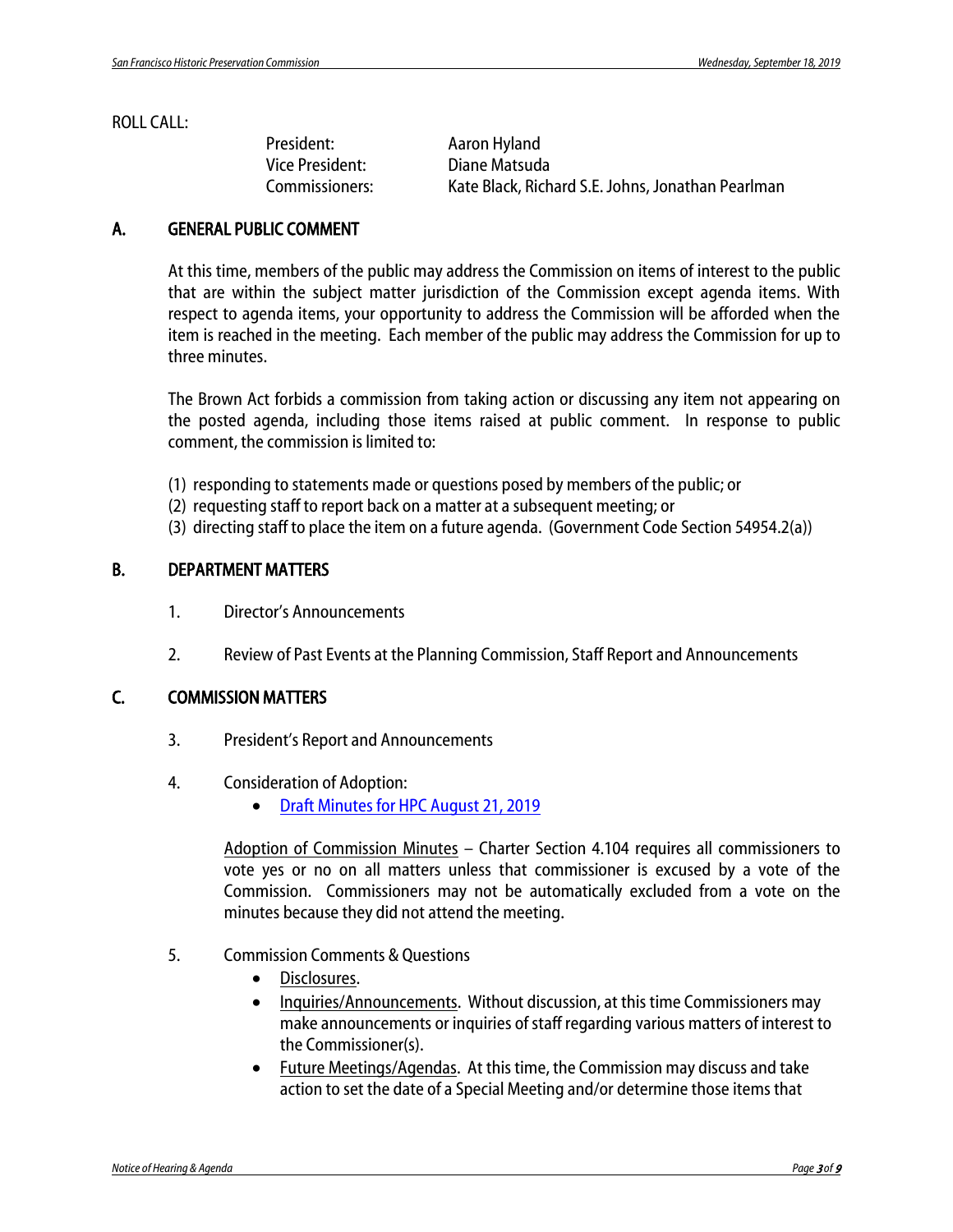could be placed on the agenda of the next meeting and other future meetings of the Historic Preservation Commission.

# D. CONSIDERATION OF ITEMS PROPOSED FOR CONTINUANCE

The Commission will consider a request for continuance to a later date. The Commission may choose to continue the item to the date proposed below, to continue the item to another date, or to hear the item on this calendar.

6a. 2018-008528COA (M. GIACOMUCCI: (415) 575-8714)

3733-3735 20TH STREET - located on the south side of 20th Street between Guerrero and Dolores streets, Lot 070 in Assessor's Block 3607 (District 8). Request for a Certificate of Appropriateness to construct a 981 square-foot, one-story garage and deck within the front setback area of a two-family, two-story dwelling. The project also includes excavation under the existing building to accommodate habitable space. The subject property is a contributing resource within the Liberty-Hill Landmark District. 3733-3735 20th Street is located in a RH-2 (Residential-House, Two Family) Zoning District and 40-X Height and Bulk District.

*Preliminary Recommendation: Approve with Conditions* (Proposed continuance to October 2, 2019)

6b. 2018-008528VAR (M. GIACOMUCCI: (415) 575-8714)

 $3733-3735$  20<sup>TH</sup> STREET - located on the south side of 20<sup>th</sup> Street between Guerrero and Dolores streets, Lot 070 in Assessor's Block 3607 (District 8). Request for a Variance from the Zoning Administrator for the front setback pursuant to Planning Code Section 132. 3733-3735 20th Street is located in a RH-2 (Residential-House, Two Family) Zoning District and 40-X Height and Bulk District.

(Proposed continuance to October 2, 2019)

# E. REGULAR CALENDAR

# 7. [2018-009078COA](https://commissions.sfplanning.org/hpcpackets/2018-009078COA_2622%20Jackson%20Street%20_HPC%20Packet%2009.18.2019.docx.pdf) (S. FERGUSON: (415) 575-9074)

2622 JACKSON STREET – north side of Jackson Street between Scott Street and Pierce Street. Assessor's Block 0585, Lot 008 (District 2) - Request for Certificate of Appropriateness to stone restoration, conservation and repairs at all elevations and the portico; replacement of the existing concrete retaining wall at the sidewalk with a new stone clad concrete wall at existing height; and in-kind replacement of 19 window units in existing openings. The property is designated as City Landmark No. 203 and is in a RH-2 (Residential-House, Two Family) District and 40-X Height and Bulk District. *Preliminary Recommendation: Approve with Conditions*

8a. [2019-015650LBR](https://commissions.sfplanning.org/hpcpackets/LBR%20Packet_09182019%20HPC%20Hearing.pdf) (S. CALTAGIRONE: (415) 558-6625)

3130 24<sup>TH</sup> STREET – is located on the north side of 24<sup>th</sup> Street between Shotwell and Folsom streets in the Mission neighborhood. Assessor's Block 3641, Lot 015 (District 9). Consideration of adoption of a resolution recommending Small Business Commission approval of a Legacy Business Registry application. Adobe Books and Arts Cooperative is a bookstore and art gallery that has served San Francisco for 30 years. The Legacy Business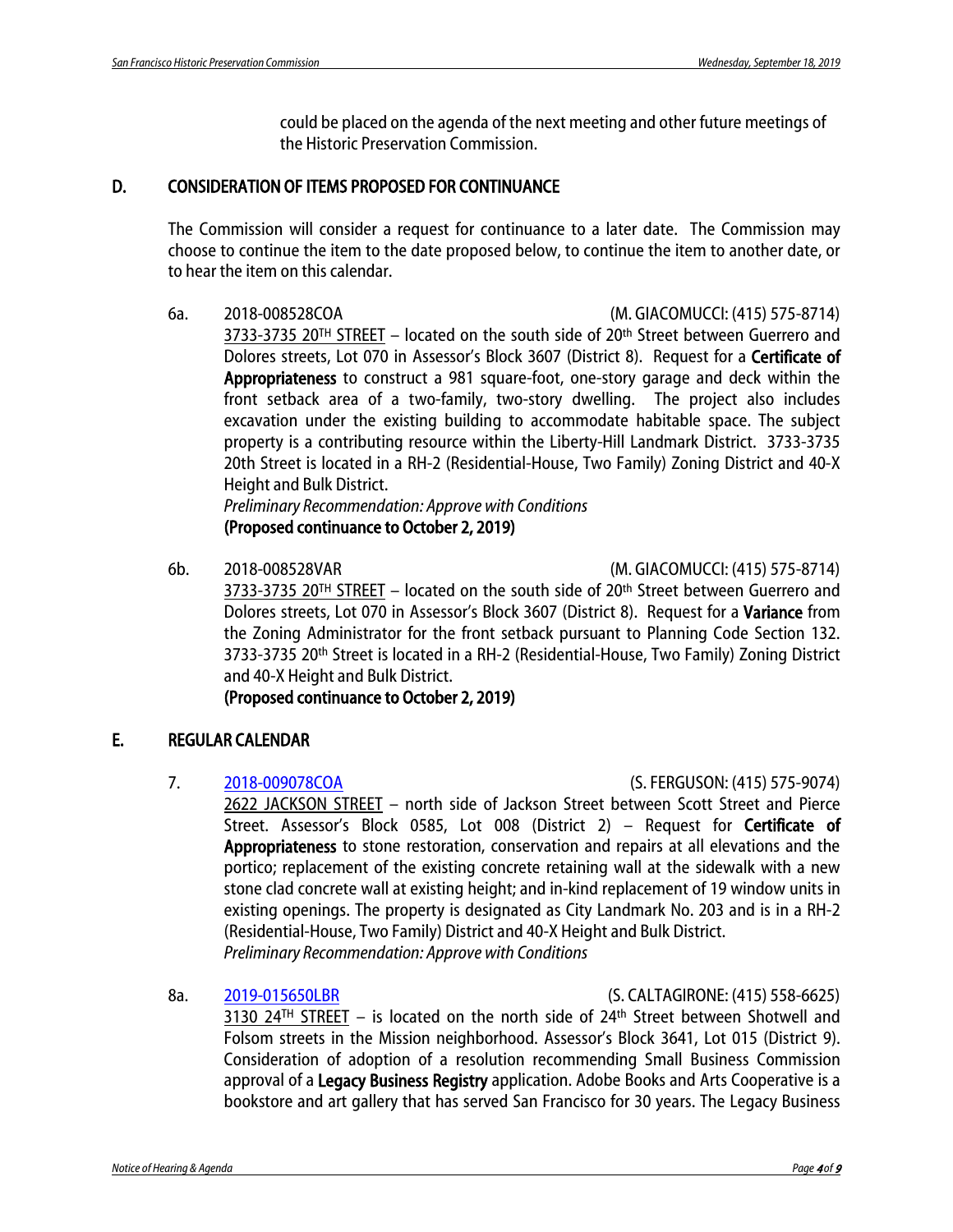Registry recognizes longstanding, community-serving businesses that are valuable cultural assets to the City. In addition, the City intends that the Registry be a tool for providing educational and promotional assistance to Legacy Businesses to encourage their continued viability and success. The subject business is located within the 24th Mission NCT (Neighborhood Commercial Transit) Zoning District and 45-X Height and Bulk District. *Preliminary Recommendation: Adopt a Recommendation for Approval*

8b. [2019-015652LBR](https://commissions.sfplanning.org/hpcpackets/LBR%20Packet_09182019%20HPC%20Hearing.pdf) (S. CALTAGIRONE: (415) 558-6625)

857 GEARY STREET – is located on the south side of Geary Street between Larkin and Hyde streets in the Downtown/Civic Center neighborhood. Assessor's Block 0320, Lot 018A (District 6). Consideration of adoption of a resolution recommending Small Business Commission approval of a Legacy Business Registry application. The Ha-Ra Club is a bar that has served San Francisco for 63 years. The Legacy Business Registry recognizes longstanding, community-serving businesses that are valuable cultural assets to the City. In addition, the City intends that the Registry be a tool for providing educational and promotional assistance to Legacy Businesses to encourage their continued viability and success. The subject business is located within a RC-4 (Residential, Commercial, High Density) Zoning District and 80-T Height and Bulk District.

*Preliminary Recommendation: Adopt a Recommendation for Approval*

8c. [2019-015658LBR](https://commissions.sfplanning.org/hpcpackets/LBR%20Packet_09182019%20HPC%20Hearing.pdf) (S. CALTAGIRONE: (415) 558-6625)

57 POST STREET – is located on the south side of Post Street between Kearny and Montgomery streets in the Financial District neighborhood. Assessor's Block 0311, Lot 013 (District 3). Consideration of adoption of a resolution recommending Small Business Commission approval of a Legacy Business Registry application. The Mechanics' Institute is a nonprofit membership organization serving as a library, learning center, and chess-club that has served San Francisco for 164 years. The Legacy Business Registry recognizes longstanding, community-serving businesses that are valuable cultural assets to the City. In addition, the City intends that the Registry be a tool for providing educational and promotional assistance to Legacy Businesses to encourage their continued viability and success. The subject business is located within a C-3-O (Downtown Office) Zoning District and 250-S Height and Bulk District.

*Preliminary Recommendation: Adopt a Recommendation for Approval*

# 8d. [2019-015662LBR](https://commissions.sfplanning.org/hpcpackets/LBR%20Packet_09182019%20HPC%20Hearing.pdf) (S. CALTAGIRONE: (415) 558-6625)

772 PACIFIC AVENUE – is located on the north side of Pacific Avenue between Stockton Street and Grant Avenue in the Chinatown neighborhood. Assessor's Block 0161, Lot 015 (District 3). Consideration of adoption of a resolution recommending Small Business Commission approval of a Legacy Business Registry application. New Asia Restaurant is a family-run Chinese restaurant that has served San Francisco for 32 years. The Legacy Business Registry recognizes longstanding, community-serving businesses that are valuable cultural assets to the City. In addition, the City intends that the Registry be a tool for providing educational and promotional assistance to Legacy Businesses to encourage their continued viability and success. The subject business is located within the CRNC (Chinatown Residential Neighborhood Commercial) Zoning District and 65-N Height and Bulk District.

*Preliminary Recommendation: Adopt a Recommendation for Approval*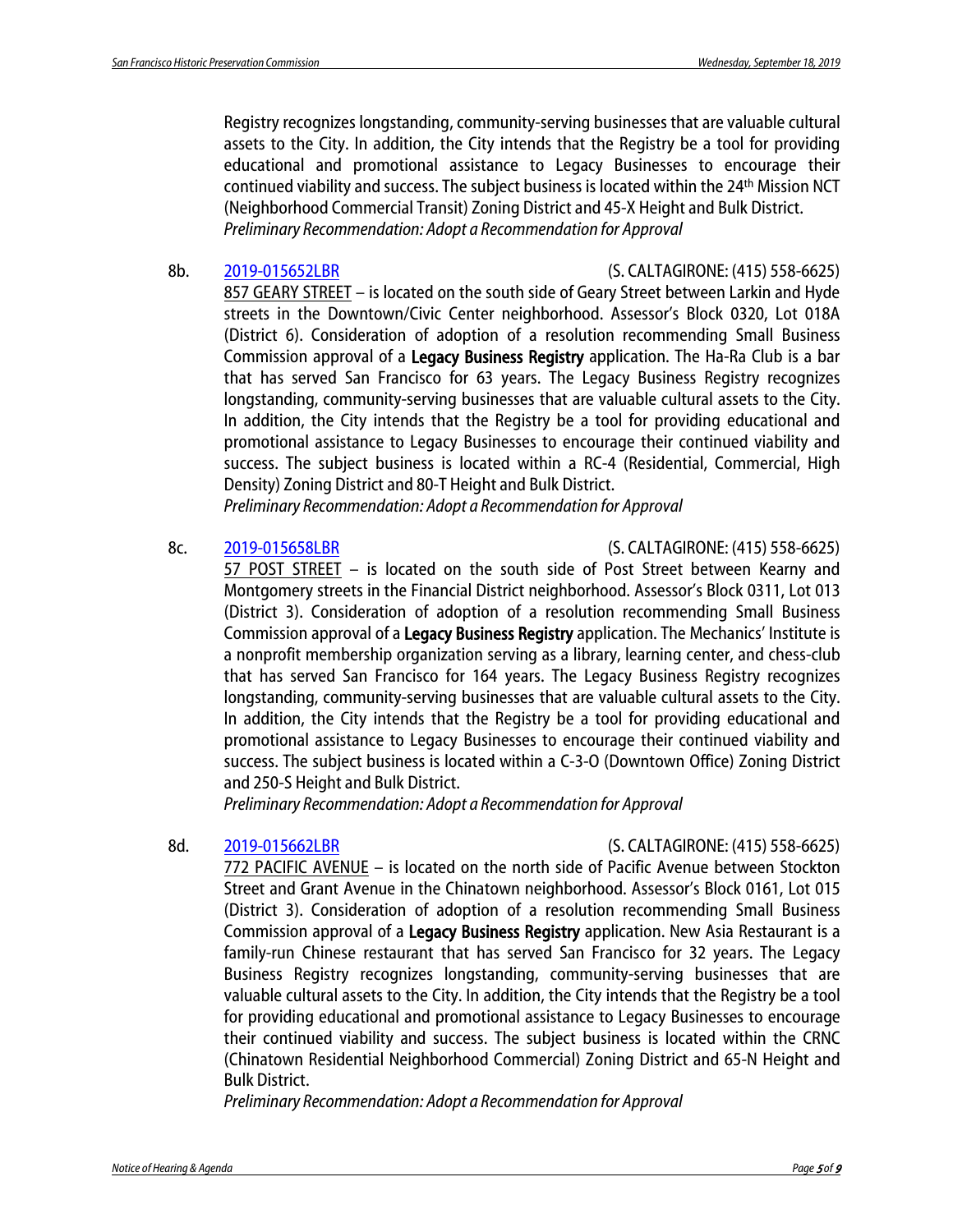# 8e. [2019-015683LBR](https://commissions.sfplanning.org/hpcpackets/LBR%20Packet_09182019%20HPC%20Hearing.pdf) (S. CALTAGIRONE: (415) 558-6625)

1555 PACIFIC AVENUE – is located on the south side of Pacific Avenue between Polk and Larkin streets in the Nob Hill neighborhood. Assessor's Block 0593, Lot 033 (District 3). Consideration of adoption of a resolution recommending Small Business Commission approval of a Legacy Business Registry application. National Picture Framing Centers is a full-service custom framing business that has served San Francisco for 45 years. The Legacy Business Registry recognizes longstanding, community-serving businesses that are valuable cultural assets to the City. In addition, the City intends that the Registry be a tool for providing educational and promotional assistance to Legacy Businesses to encourage their continued viability and success. The subject business is located within the Pacific Avenue NCD (Neighborhood Commercial District) Zoning District and 40-X Height and Bulk District.

*Preliminary Recommendation: Adopt a Recommendation for Approval*

8f. [2019-015743LBR](https://commissions.sfplanning.org/hpcpackets/LBR%20Packet_09182019%20HPC%20Hearing.pdf) (S. CALTAGIRONE: (415) 558-6625)

510 GREEN STREET – is located on the north side of Green Street between Bannam Place and Grant Avenue in the North Beach neighborhood. Assessor's Block 0116, Lot 012 (District 3). Consideration of adoption of a resolution recommending Small Business Commission approval of a Legacy Business Registry application. Sodini's Green Valley Restaurant is an Italian restaurant that has served San Francisco for 113 years. The Legacy Business Registry recognizes longstanding, community-serving businesses that are valuable cultural assets to the City. In addition, the City intends that the Registry be a tool for providing educational and promotional assistance to Legacy Businesses to encourage their continued viability and success. The subject business is located within the North Beach NCD (Neighborhood Commercial District) Zoning District and 40-X Height and Bulk District.

*Preliminary Recommendation: Adopt a Recommendation for Approval*

8g. [2019-015804LBR](https://commissions.sfplanning.org/hpcpackets/LBR%20Packet_09182019%20HPC%20Hearing.pdf) (S. CALTAGIRONE: (415) 558-6625)

1375 VAN DYKE AVENUE – is located on the south side of Van Dyke Avenue between Jennings and Ingalls streets in the Bayview neighborhood. Assessor's Block 4828, Lot 036 (District 10). Consideration of adoption of a resolution recommending Small Business Commission approval of a Legacy Business Registry application. Anrescso Laboratories is a food- and cannabis-testing laboratory that has served San Francisco for 76 years. The Legacy Business Registry recognizes longstanding, community-serving businesses that are valuable cultural assets to the City. In addition, the City intends that the Registry be a tool for providing educational and promotional assistance to Legacy Businesses to encourage their continued viability and success. The subject business is located within a PDR-2 (Core Production, Distribution, and Repair) Zoning District and 40-X Height and Bulk District. *Preliminary Recommendation: Adopt a Recommendation for Approval*

9. [2013.0225U](https://commissions.sfplanning.org/hpcpackets/2013.0225U_2019-09-18.pdf) (R. SUCRE: (415) 575-9108)

UCSF RESEARCH AND ACADEMIC BUILDING AT ZSFG – located on the northwest corner of Vermont and 23rd Streets, Lot 001 in Assessor's Block 4154 (District 8) – Request for Review and Comment on the proposed design for the University of California San Francisco (UCSF) Research and Academic Building at the Zuckerberg San Francisco General Hospital campus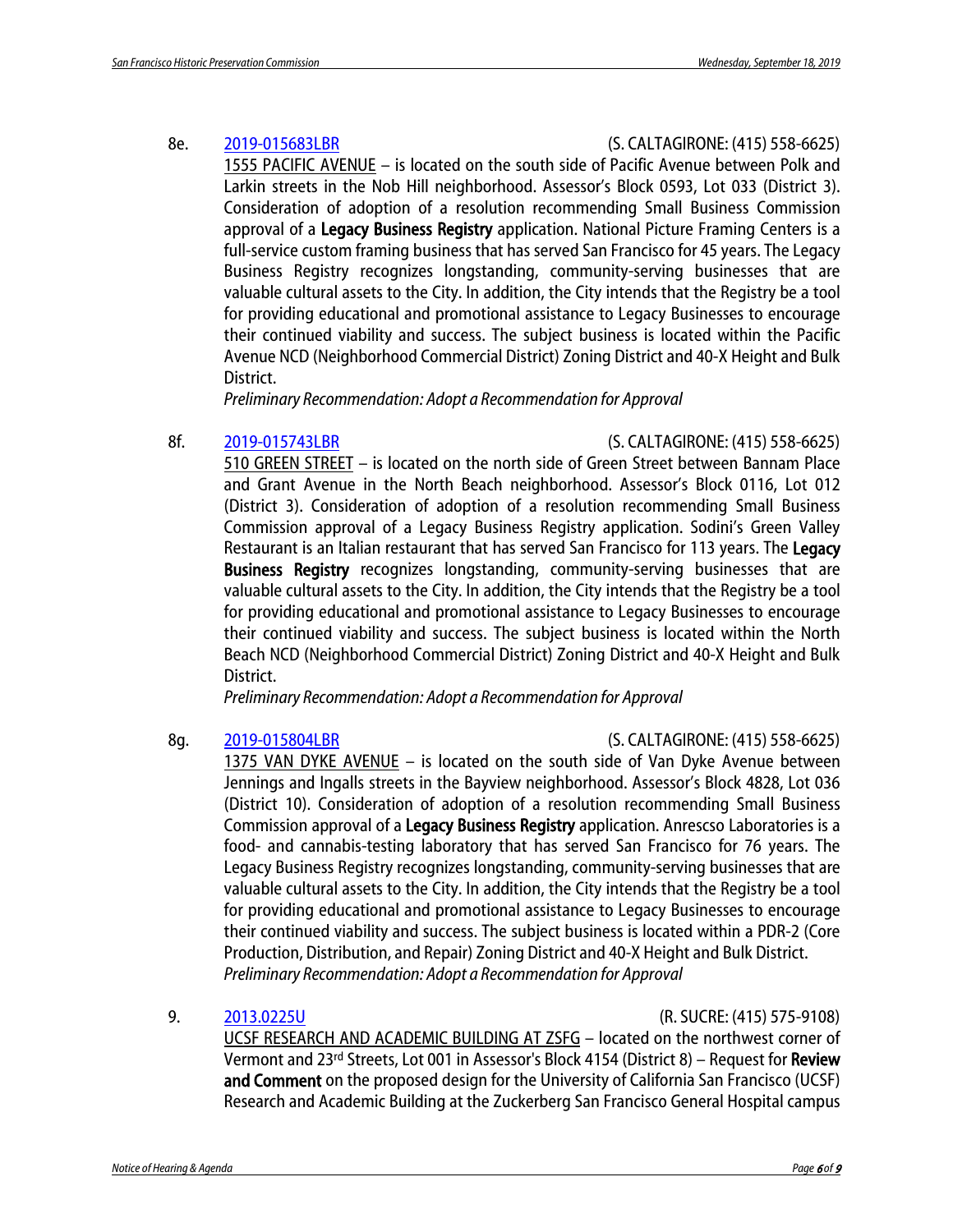(ZSFG). The proposed project includes new construction of a five-story (up to 85-ft tall) research and academic facility with approximately 175,000 gross square feet within the San Francisco General Hospital Historic District, which has been determined eligible for listing in the National Register of Historic Places and California Register of Historical Resources. The subject property is an existing parking lot located within the P (Public) Zoning District and 105-E Height and Bulk District.

*Preliminary Recommendation: Review and Comment*

# 10. [2015-000937CWP](https://commissions.sfplanning.org/hpcpackets/2015-000937CWP.pdf) (P. RACE: (415) 575-9132)

CIVIC CENTER PUBLIC REALM PLAN – The Civic Center Public Realm Plan is an interagency project led by the Planning Department that will guide future improvements to Civic Center's public spaces and streets. The Plan area is roughly bounded by Gough Street, Golden Gate Avenue, Market Street, and Fell Street and encompasses the Civic Center Landmark District. This **Informational Presentation** will provide an update on the Plan's development and the concept designs created for Civic Center's major public spaces including Civic Center Plaza, United Nations Plaza, and the connecting block of Fulton Street. The project team seeks comments on the proposed design concepts and their compatibility with the Civic Center Landmark District. *Preliminary Recommendation: Review and Comment*

# ADJOURNMENT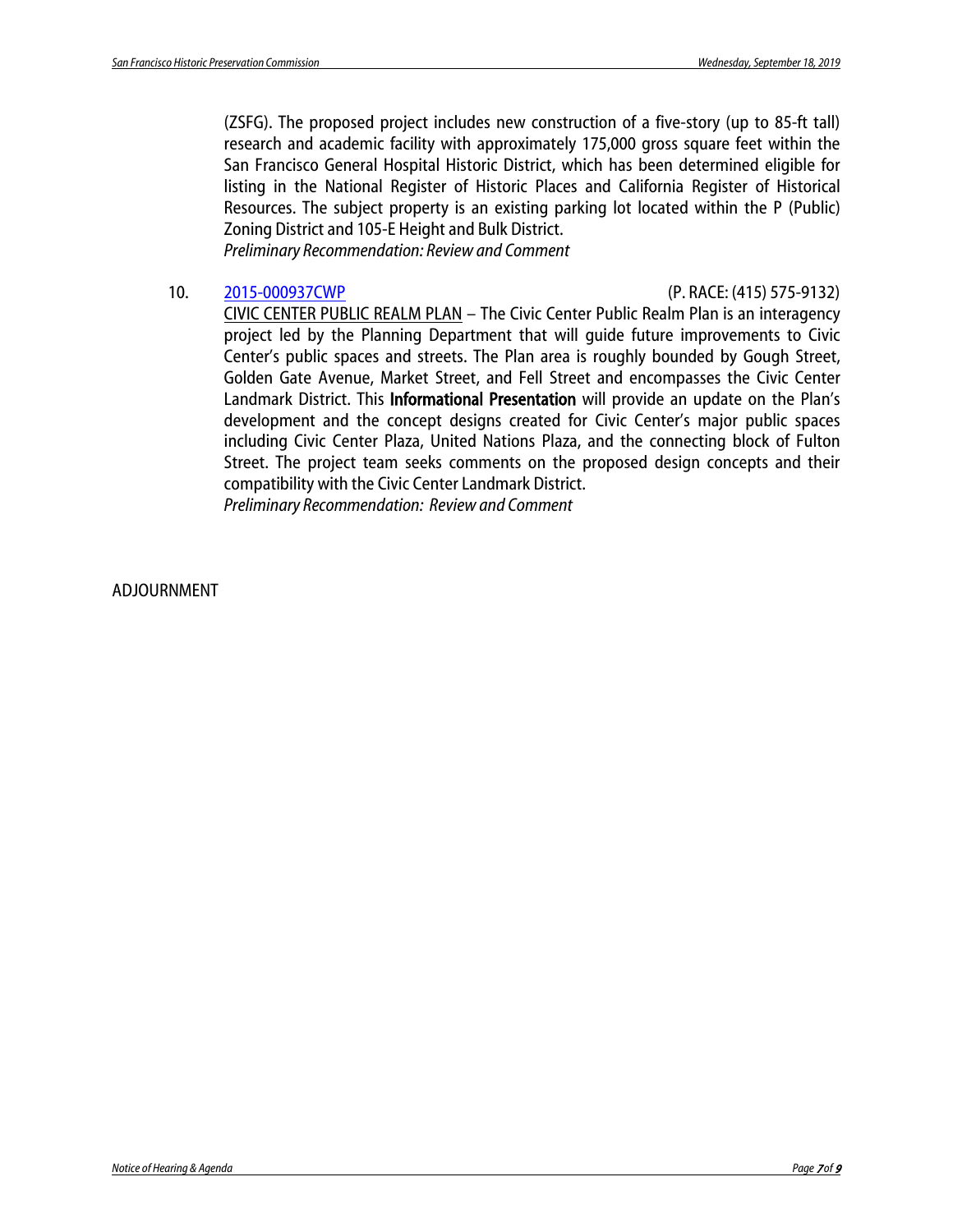### Historic Liaison

Jeff Joslin [jeff.joslin@sfgov.org](mailto:jeff.joslin@sfgov.org) (415) 575-9117

### Hearing Procedures

The Historic Preservation Commission holds public hearings on the first and third Wednesday, of most months. The full hearing schedule for the calendar year and the Commission Rules & Regulations may be found online at[: www.sfplanning.org.](http://www.sfplanning.org/) 

Public Comments: Persons attending a hearing may comment on any scheduled item.

 When speaking before the Commission in City Hall, Room 400, please note the timer indicating how much time remains. Speakers will hear two alarms. The first soft sound indicates the speaker has 30 seconds remaining. The second louder sound indicates that the speaker's opportunity to address the Commission has ended.

Sound-Producing Devices Prohibited: The ringing of and use of mobile phones and other sound-producing electronic devices are prohibited at this meeting. Please be advised that the Chair may order the removal of any person(s) responsible for the ringing or use of a mobile phone, pager, or other similar sound-producing electronic devices *(67A.1 Sunshine Ordinance: Prohibiting the use of cell phones, pagers and similar sound-producing electronic devices at and during public meetings).*

For most cases that are considered by the Historic Preservation Commission, after being introduced by the Commission Secretary, shall be considered by the Commission in the following order:

- 1. Presentation by Staff;
- 2. Presentation by the Project Sponsor's Team (which includes: the sponsor, representative, legal counsel, architect, engineer, expeditor and/or any other advisor) for a period not to exceed ten (10) minutes, at the discretion of the Chair;
- 3. Public testimony from supporters of the Project not to exceed three (3) minutes, at the discretion of the Chair;
- 4. Presentation by Organized Opposition recognized by the Commission President through written request prior to the hearing for a period not to exceed ten (10) minutes, at the discretion of the Chair;
- 5. Public testimony from opponents of the Project not to exceed three (3) minutes, at the discretion of the Chair;
- 6. Staff follow-up and/or conclusions;
- 7. Public comment portion of the hearing shall be closed and deliberation amongst the Commissioners shall be opened by the Chair;
- 8. A motion to approve; approve with conditions; approve with amendments and/or modifications; disapprove; or continue to another hearing date, if seconded, shall be voted on by the Commission.

Every Official Act taken by the Commission must be adopted by a majority vote of all members of the Commission, a minimum of four (4) votes. A failed motion results in the disapproval of the requested action, unless a subsequent motion is adopted. Any Procedural Matter, such as a continuance, may be adopted by a majority vote of members present, as long as the members present constitute a quorum (four (4) members of the Commission).

### **Hearing Materials**

Each item on the Agenda may include the following documents:

- Planning Department Case Executive Summary
- Planning Department Case Report
- Draft Motion or Resolution with Findings and/or Conditions
- Public Correspondence

Materials submitted to the Historic Preservation Commission prior to a scheduled hearing will become part of the public record only when the materials are also provided to the Commission Secretary and/or Project Planner. Correspondence may be emailed directly to the Commission Secretary at: [commissions.secretary@sfgov.org.](mailto:commissions.secretary@sfgov.org)

Persons unable to attend a hearing may submit written comments regarding a scheduled item to: Historic Preservation Commission, 1650 Mission Street, Suite 400, San Francisco, CA 94103-2414. Written comments received by the close of the business day prior to the hearing will be brought to the attention of the Historic Preservation Commission and made part of the official record.